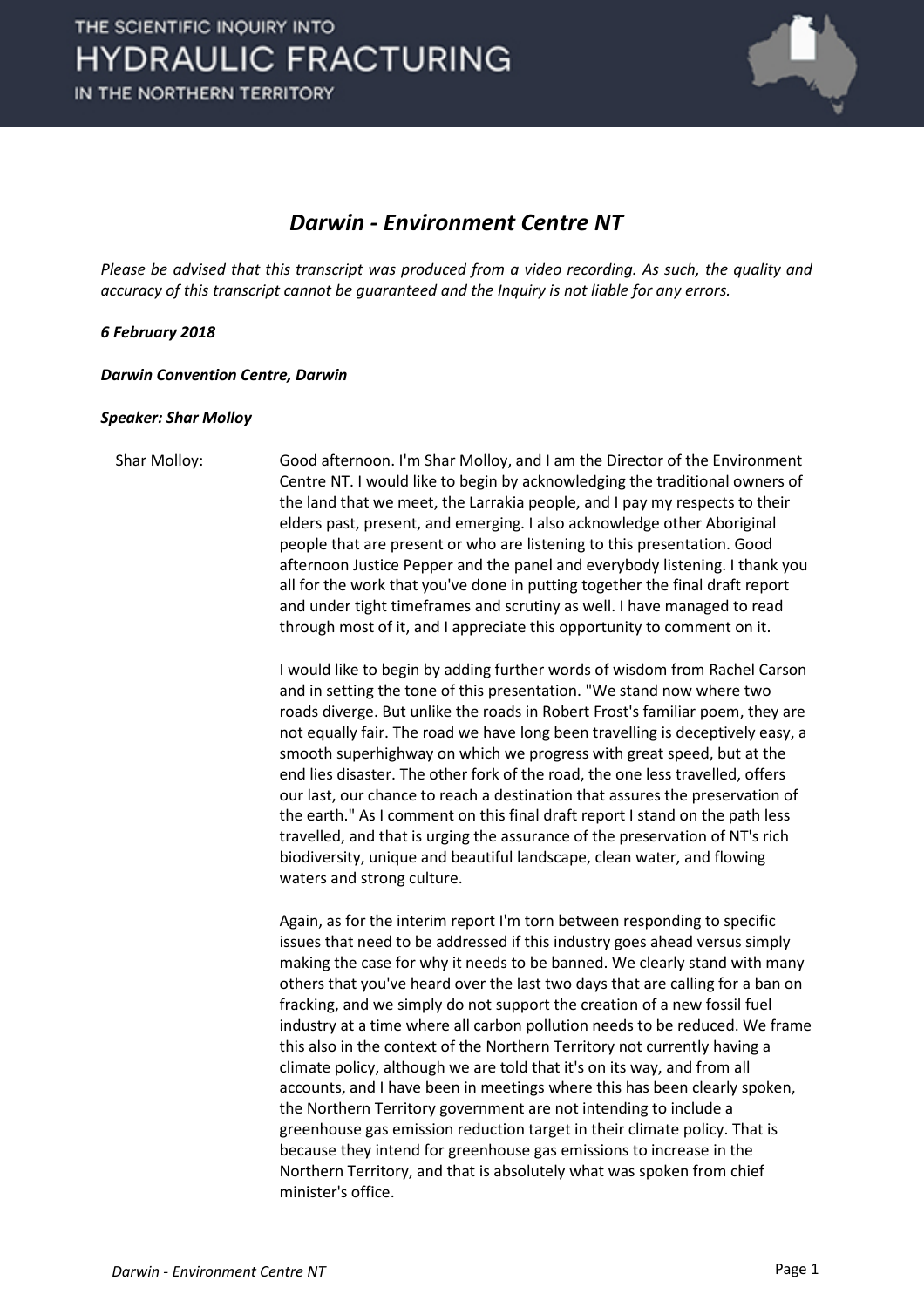IN THE NORTHERN TERRITORY



Others have addressed the issue of the greenhouse gas emissions and I'm grateful for them making the efforts to get their heads around the numbers. We are choosing to respond to your request for feedback on the draft final report, and we will mostly be addressing the chapter on regulatory reform, and also some other issues at the end. We assert that if all the recommendations made in this draft report are adopted and implemented in full as they're currently written the risk relating to water, land, air, public health will not be mitigated or reduced to acceptable levels. I firstly want to remind us that we have a current situation in the Northern Territory where we have exploration permits that have already been approved, and they've been approved without any public environmental impact assessment process, and also without also the wisdom of the issues that you raise in this draft final report in regards to risks and also how to mitigate them.

There are also a significant amount of exploration permits currently under application, which if the moratorium is lifted could be subject to certain recommendations in the draft final report. As you've heard from quite a few people, our biggest concern with the draft final report is the timing of the key recommendations being before any production licence is granted. We believe all of the recommendations that refer to that term "before any production licence is granted" should be replaced with "before any exploration permit is granted" or perhaps even clearer "before any grounddisturbing activity." In the case where previous exploration permits have been granted the recommendations should stipulate before any further regulated activities including hydraulic fracturing operations, land clearing, road building, earthworks, et cetera can occur after consideration of new information.

There are five reasons for this recommendation. Number one, it's imperative that baseline studies and baseline information occur before any further activity so if there is any impact on the environment it is clear that that impact has been from hydraulic fracturing or associated operational activities. Then therefore there can be no comeback later from the gas companies that say, "Well, the impact wasn't from our activities," if the baseline studies are actually undertaken before there's any further activities, that's also ignoring obviously any damage that already been done. Baseline studies may actually have already previously been part of conditions of exploration permits and that what we're saying is that also that often those baseline information doesn't make it into the public domain.

Number two. The activities related to exploratory activities are not dissimilar to the ones undertaken during production, albeit and we acknowledge at a different scale. Wells are drilled and fracked through aquifers, water is extracted and needing to be managed. Weeds are spread and native vegetation is failed. Number three. Estimation of the amount of wells that can be drilled and fracked whilst under an exploration permit can be well over 60 including at the appraisal and delineation phases per exploration permit. If you multiply the amount of existing exploration permits by that number even if it's not that many, then it's still an extraordinary amount of wells that can be drilled with potentially vast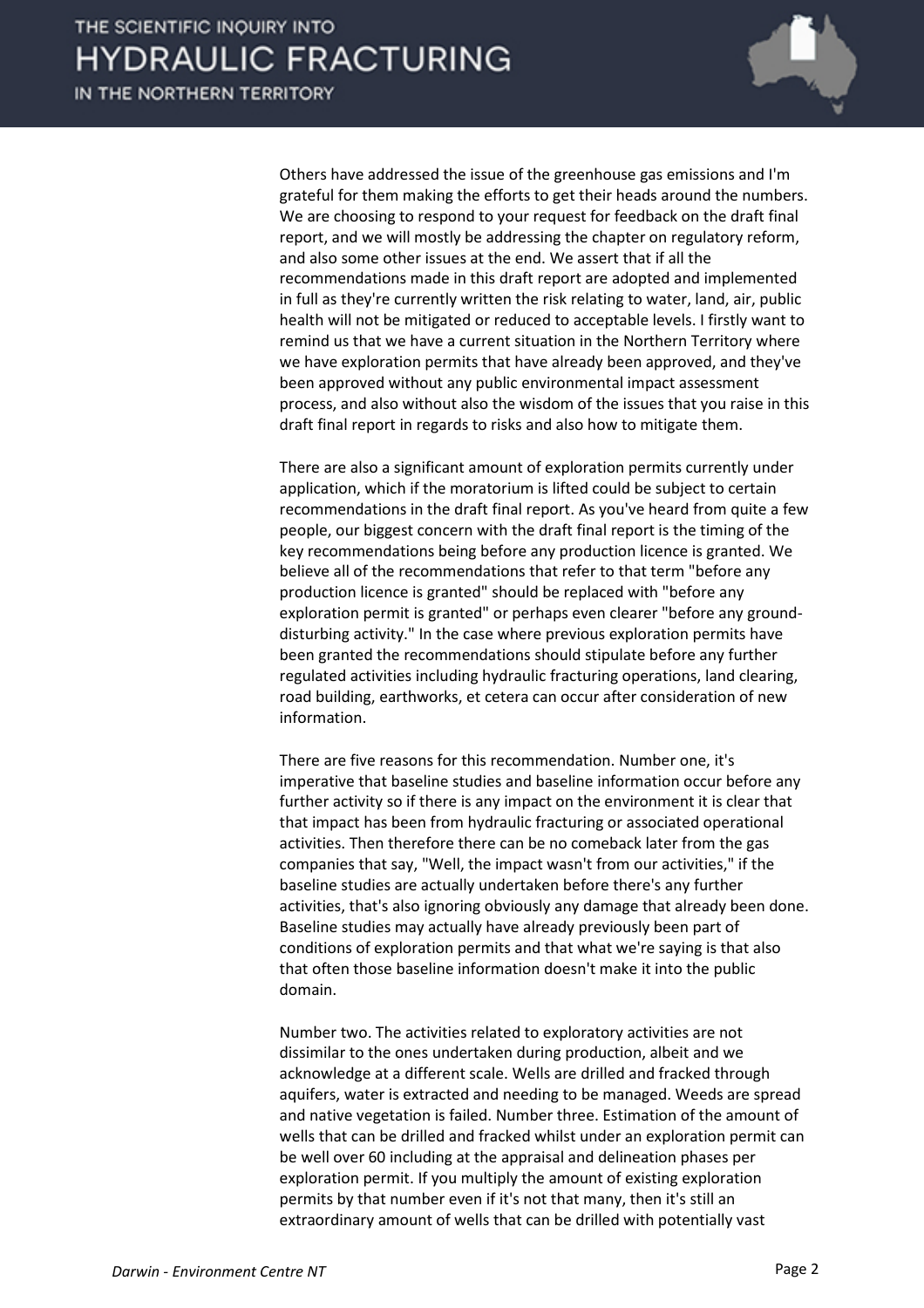

impacts on areas that you have yourself identified where you need more information to actually understand about conservation values, understand about water values.

This will possibly be without any baseline studies or assessments and analysis of the Territory's unique environmental values including the water interactions, greenhouse gas emissions, terrestrial ecosystems, public health, and social impacts. The majority of the Northern Territory has no faith or trust in the current regulatory environment as it stands to be able to monitor and respond to this industry. It's unthinkable to us that the panel would recommend exploratory fracking operations to continue under the same legislative conditions that exist before and during this inquiry that doesn't appear to us to be robust and rigorous. It doesn't also make any logical sense. How does that help build social licence or trust in the ability of the regulatory framework to address the risks?

We do look forward to the community inquiry on Saturday where as you stated yesterday that we'll have an opportunity to actually ask the panel questions, because we'd really love to actually hear what is the rationale of putting significant recommendations at that timing of production licence versus exploratory permits, and keeping in mind having to deal with the existing ones as well. We request that that question time be able to be as part of the bigger group, not just the question time where we sit at the smaller tables, but that we can actually raise questions in that bigger group. This is an issue that has been raised by many different groups and different organisations and we think that it's important that the community can actually understand first of all what's even being proposed within this draft final report and then what the implications of that are, and also to hear from you if you think that that actually is the best recommendation.

Also, lastly Origin admitted themselves in their presentation yesterday that it is difficult to change regulatory requirements overnight, and it's also difficult within a transition to transition to a different regulatory requirement during operations. We request the following inquiry recommendations be amended in the final report to change the timing of the implementation from before any production licence is granted to before an exploration permit is granted. In the case of where previous exploration permits have been granted, the recommendations should stipulate before any further regulated activities including hydraulic fracturing operations, land clearing, road building, earthworks, et cetera, and then taking into account the analysis and assessment that you receive from the SREBA.

I can go through each one individually, but the recommendations that I've looked that need changing are 7.1, 7.4, 9.2, 10.1, 14.6, 14.32, and 15.1, and there may be others where I've missed that same similar wording. In further clarifying your recommendations, so I refer to your risk assessment relating to land which is on page 172. I'm going to quote you here, so you might want to have a look at that. In clarifying your recommendations we agree with your assessment that the likelihood of onshore gas development, and I'm going to refer to that word later, occurring in currently undocumented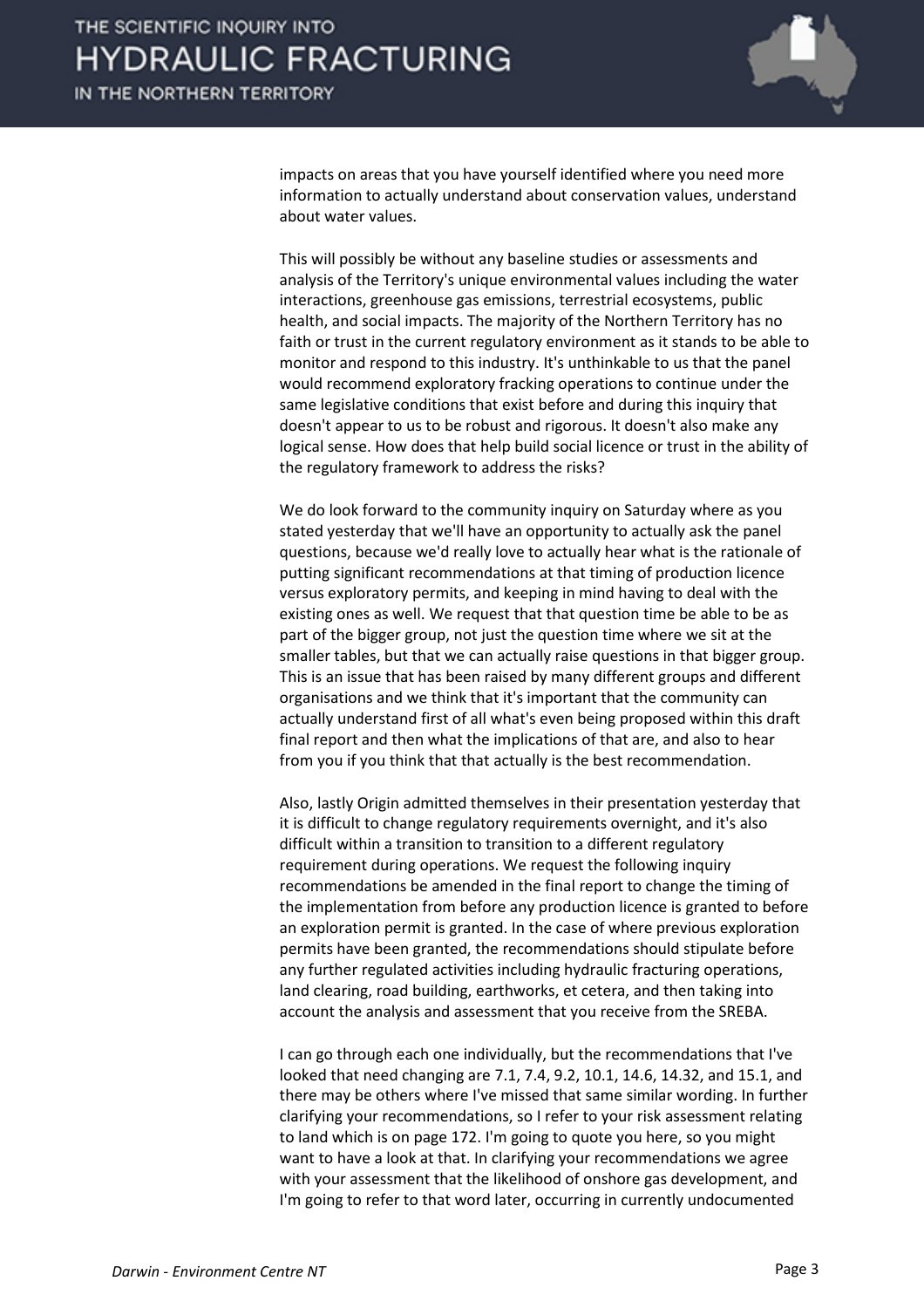

areas of high conservation value in the NT is high. This page 72 on the large document.

Given the lack of comprehensive and systematic information on the biodiversity assets of prospective regions including virtually no information on invertebrate fauna, this poses a significant threat to species that might occupy highly restricted ranges within a development area and therefore the consequence is also rated as high. Combining the likelihood high with the consequence high, the overall risk is high. You go on to say that the high risk can only be mitigated by implementing the findings, so implementing the findings from a strategic regional assessment of biodiversity values connected prior to any shale gas development being approved. The recommendation that you make there is that the strategic regional terrestrial biodiversity assessments are conducted as part of the SREBA on all bio regions prior to any on-shale gas production. Again, there's a shift moving from development to production that can actually be confusing. And that all onshore gas development excluded from areas considered to be of high conservation value.

The results of the SREBA must inform any decision to release land as specified in recommendation 4.2, and also be considered by the decision maker in respect of any activity-based EMP. When the decision maker is considering the activities related to the environmental management plan, that's at that point before exploration permits are considered. Then this seems to me that it's when you actually just keep referring back to production and development rather than exploration, but that's not going to mitigate that high risk. We believe also then that 8.1 needs to be changed so that for significant risks apply to the exploration, appraisal, and delineation phase, not just the development and production phase.

Therefore, recommendation 8.1 should also state that all onshore gas regulated activities be excluded from areas identified as high conservation value from the SREBA assessments that happen before you do the EMP assessments. I'm going to delve even deeper into these regulatory reform recommendations, and as far as we can read there are no recommendations of how to implement the findings of the SREBA and the analysis especially for areas where exploration permits have already been granted, and that's given the current legislation around obtaining a licence under the Petroleum Act. Again, please if we have a look at page 372, and if I've got anything wrong please correct me, because I'm not an environmental lawyer.

On page 372 you talk about what happens because you've been referring a lot to production licence, so you've put this information in here so that it actually shows us really what happens about when you get a production licence and the process. The proponent discovers the commercially exploitable accumulation of petroleum under the EP, or the EMP that's been granted at the exploration stage. Then the proponent applies for the production licence, and I'm going to add in there that that's the point that you're saying that the information from the SREBA has to come in before there was a production licence. So then, where the minister is satisfied that the proponent has one: complied with the Petroleum Act conditions of the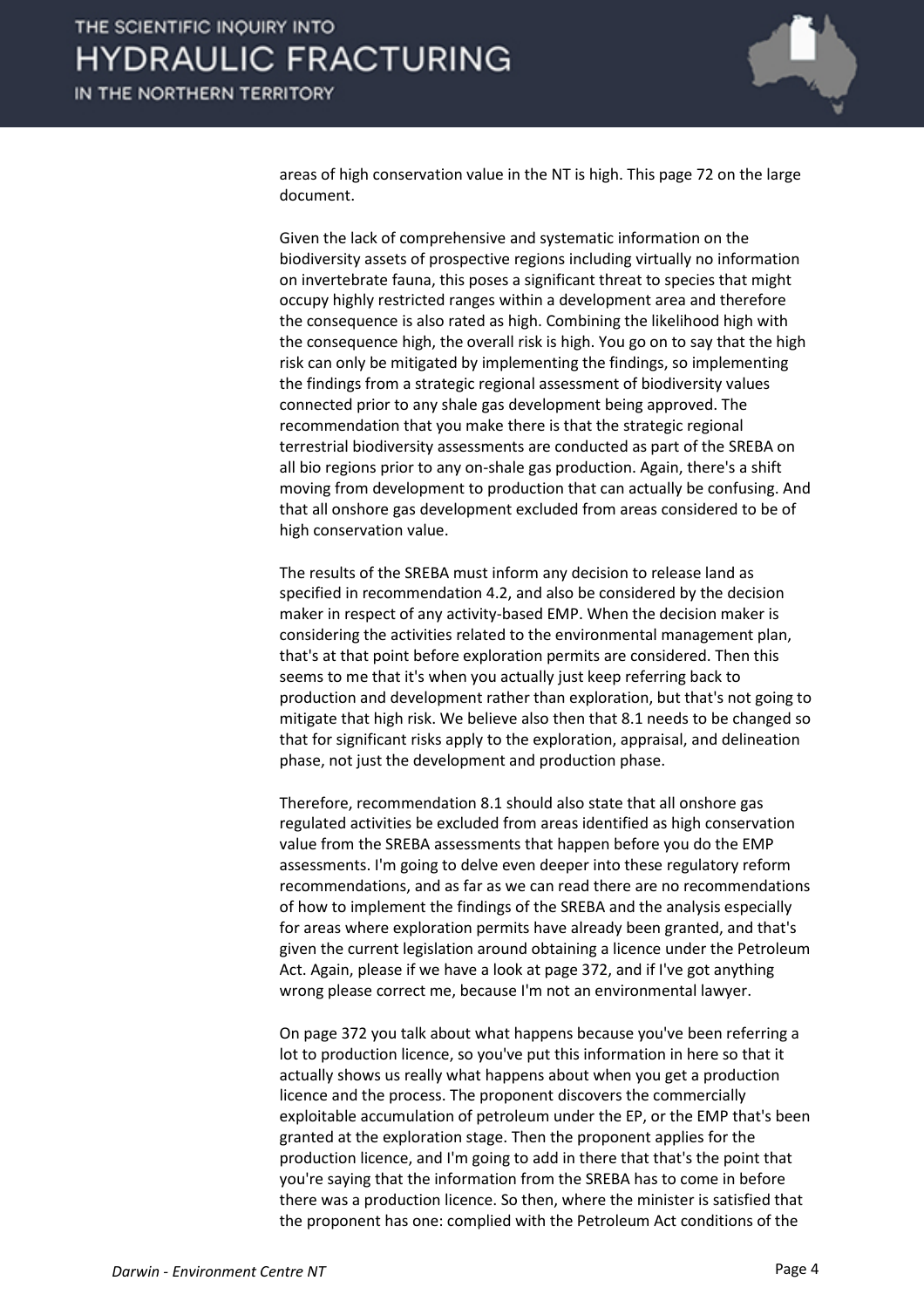

EP and any directions given by the minister, has discovered a commercially exploitable accumulation of petroleum within the EP exploration permit area, and complied with the requirements of an application.

I really want to stress here what you've written in bold: "The minister must grant the production licence." So how then does any of the information that you've obtained from your analysis and your assessment from the SREBA possibly impact the decision to grant a production licence? By law it can't even impact the decision, because you've already got these exploration permits that have been, some of them that have already been granted with no consideration of the information that you have from the SREBA, and those conditions exist, and then under this legislation, under the existing legislation then it can have no impact, so it renders that meaningless. Please correct me if I'm wrong, because it could just be the way that I'm reading it.

You go on to say that, and as I was reading it, so: "Many of the reforms proposed above with respect to exploration have direct application to the production phase of any onshore gas industry. For example, it may be the case that between the granting of the exploration permit and the condition consideration of an application for a production licence an event happens or information is obtained that calls into question." But then your next sentence is that you talk about fit and proper person. It was like as I was reading that I had incredibly high hopes that it would be at this point that you would make recommendations about how to amend the Petroleum Act to take into account the new information from the SREBA and to actually make that information meaningful, even if we do go with your recommendations about having the timing be at production licence.

If it's with that SREBA you then identify high conservation land or other risks that are being ascertained to be in those areas where already you've granted an exploration permit how can they actually even be revoked through the legislation? Please, I'm interested in being corrected on that if I've misread it and don't understand. I'm going to move away a little bit from the environmental regulatory information just at this moment. Just in staying on the topic of the SREBA, we also believe that the following considerations should be included in the scope and the content of that assessment. Number one, inclusion of traditional Aboriginal ecological and cultural knowledge to understand the environment and to the risk assessment.

I'd like to refer to NLC's submission on public review of the draft environmental impact statement guidelines released by the Northern Territory's Environmental Protection Agency, that is in 2013, but something ... This information has been replicated elsewhere as well. The guidelines do not address the value of traditional Aboriginal ecological and cultural knowledge to understanding the environment and to risk assessment.

I'm quoting here from NLC's, so from their perspective. "Aboriginal people hold a different world view to that promoted in the environmental impact assessment process, and have developed an understanding of the natural environment and land management practises that complement non-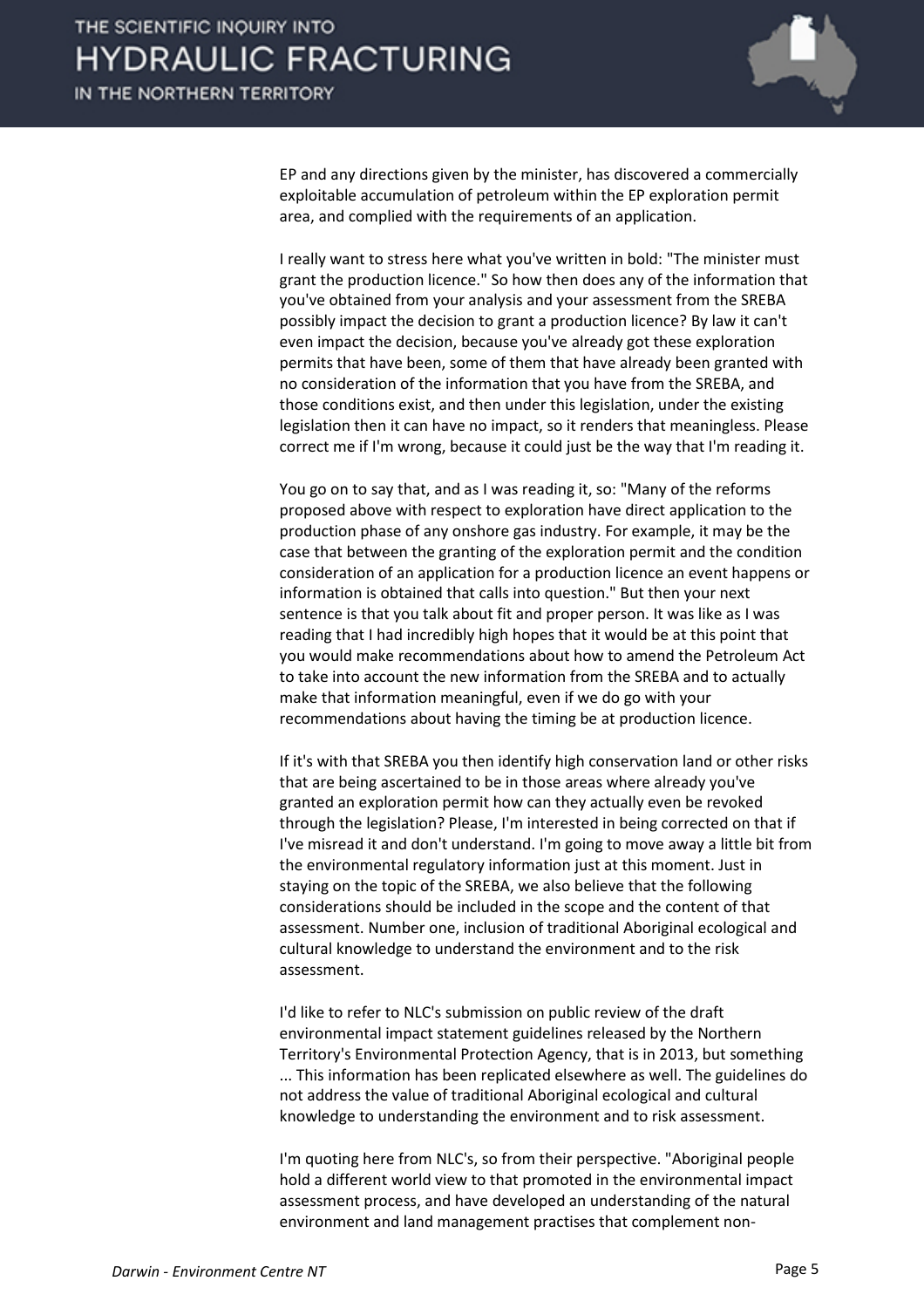

indigenous impact assessments, and once integrated into the process traditional knowledge will help provide a more complete evaluation, a more holistic approach to environmental impact assessment. Where possible, information relating to traditional knowledge and management systems should be collected and incorporated into EIS documents and specific reference should be made in that process to the contributory value of traditional Aboriginal knowledge and its inclusion in the risk assessment process and information that is of value for describing specific biophysical impacts should be included as part of the required surveys and analysis. Example: flora and fauna surveys."

Just in terms of extending that further, so with the SREBA then that kind of analysis and understanding to be able to actually include this information as well, so that would be a recommendation to strengthen the SREBA even further. Another recommendation again in strengthening that assessment is to consider the impacts to the biodiversity in an altered climate, and I also refer the panel, I can pass over a copy of the article, and it's how Australian legislation can consider climate change in ecological impact assessment by Lukas Clews. Again, it's like it's about strengthening the information that we get from that assessment.

I'm going to come back now to the regulatory reform, so I'd like to address your question regarding the options for the reform of the regulator. We support option one, and possibly there's components of option two that would strengthen option one. That's proposing to align closely with the NT Government's existing environmental reform processes. This option proposes that all petroleum activities must have a ... What you've written is that all petroleum activities must have a separate environmental approval under uniform environmental legislation. Under this option an overarching environmental protection act is introduced in accordance with the Government's current environmental regulatory agenda.

It's where the Minister of the Environment provides a separate and an independent approval for all of the petroleum activities that have an environmental impact. The act will require the Minister to decide whether or not petroleum activities including any onshore gas activities can occur or not on environmental grounds only. The Minister must apply the principles of ESD, including the precautionary principle where the Minister makes a decision. The Minister must be satisfied the environmental risks and impacts associated with the petroleum activity have been reduced to levels that are acceptable. We support that the environment minister actually has those decisions through the process of environmental impacts.

We believe that taking the recommendations from this Inquiry which some of them are really significant and add to that process through to the current regulatory reform will go some ways in strengthening vital regulation needed for other projects and other industries, including mining, land clearing, et cetera. We also believe that the triggers for assessment to be developed under this new regulatory reform may also capture some of the environmental assessment at the exploration phase where previously there has been none.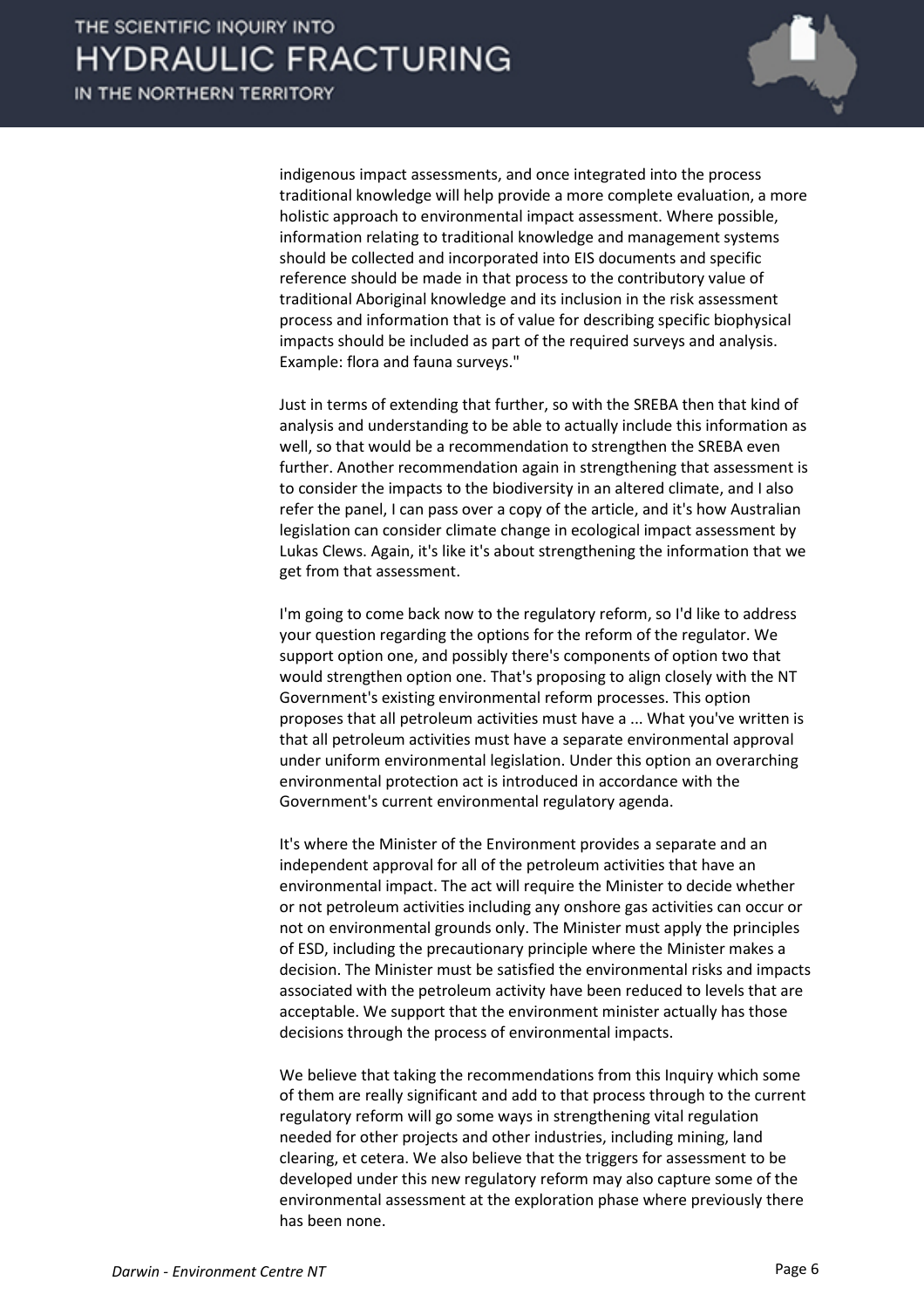IN THE NORTHERN TERRITORY



We'd like to strongly recommend that the following recommendations make it through to the final report, and that they also have a broader implication in terms of the environmental regulatory reform. That's 14.1, that the Government design and implement a full cost recovery system for the regulation of the onshore shale gas industry. 14.21, that the Petroleum Act and Petroleum Environmental Regulations be amended to allow open standing to challenge administrative decisions under these enactments, that the merits review be available in relation to decisions under the Petroleum Act and not limited to the decisions in relation to the granting of exploration permits and approvals of EMPs, and that the third-parties that you have listed at a minimum have a standing to seek a merits review.

Where litigation is brought genuinely in the public interest, that costs' rules be amended to allow the NT courts to make an order to not make an order for the payment of costs against an unsuccessful public interest litigant. This is extremely important. That the Government enact whistleblower protections, that's 14.25. Recommendation 14.29, that the Government considers enacting provisions that reverse the onus of proof or create rebuttable presumptions for pollution and environmental harm offences. I would also like to say that Recommendation 14.12 can be strengthened and that is that there is also chain of responsibility legislation from Queensland. I think that's in reference to rehabilitation and also guidance about setting bonds.

Also in Recommendation 8.8 regarding offsets. We have significant concerns regarding the integrity of offsets currently as they're looked after here in the Northern Territory. I refer to \$24 million that is intended to be granted over 22 years that is still not received from the INPEX project for the western Top End marine megafauna. In question 29 from budget estimates dated on the 9th of June 2017 this raised the issue. The offsets were meant to start flowing from the third quarter of 2016, and the answer that was returned was that the programme is intended to be implemented now in 2018/19. The issue is with those offsets if organisations like ours aren't keeping an eye on them and having questions raised about how they're being implemented then they can actually slip through, which is extremely concerning without a doubt. We're also intending to continue to explore the issue of this offsets programme through the environmental regulatory reform process.

In closing, there are many more issues also that we could have addressed regarding well integrity, but I think that was well-covered today, water, economic assessment, and also social impact assessment, and we believe they are adequately covered by some other organisations and individuals that you'll hear from. In closing, we concur with similar sentiments raised by Braedon Earley yesterday. Many of us feel a connection to the Territory that is physical, psychological, and can't be seen, and everything in our bodies, our hearts and our being is saying onshore hydraulic fracturing in the NT is a bad idea, and that message needs to be respected and listened to. Thank you.

Hon. Justice Pepper: Thank you very much Miss Molloy. You were reading from a ... Yes.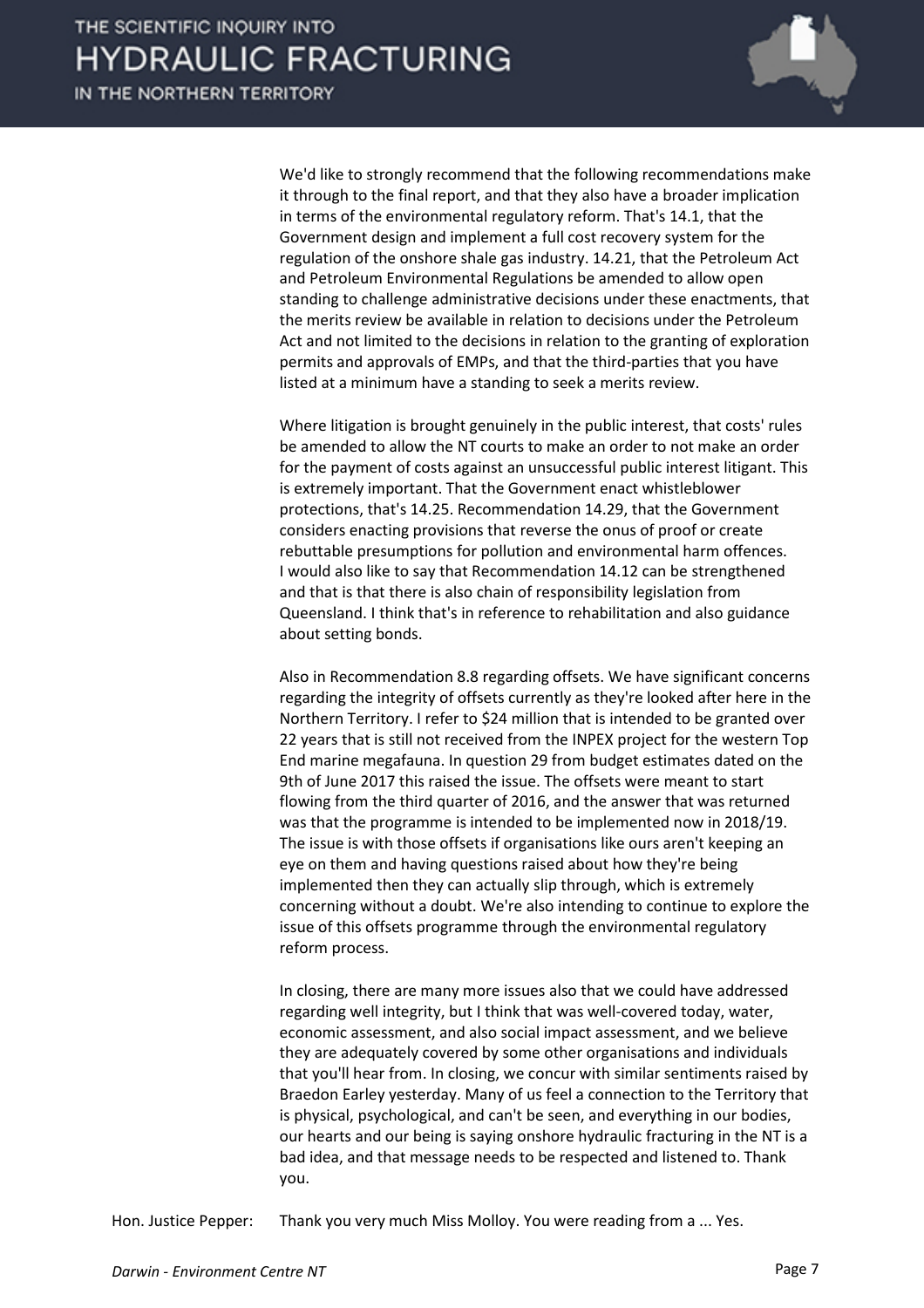# THE SCIENTIFIC INQUIRY INTO **HYDRAULIC FRACTURING**

IN THE NORTHERN TERRITORY



| Shar Molloy:         | Yes.                                                                                                                                                                                                                                                                                                                                                                                                                                                                                                                                                                                                                    |
|----------------------|-------------------------------------------------------------------------------------------------------------------------------------------------------------------------------------------------------------------------------------------------------------------------------------------------------------------------------------------------------------------------------------------------------------------------------------------------------------------------------------------------------------------------------------------------------------------------------------------------------------------------|
| Hon. Justice Pepper: | You'll submit. Thank you. No. For this reason, because I want to think again<br>about what you said about the current legislative arrangements in relation<br>to the granting of production licences. I just need to think that through.<br>You've obviously spent the time doing that, and I appreciate that, and that is<br>precisely why we have these consultations and why we have this process. I<br>want to be able to plot it through again, so thank you for that.                                                                                                                                             |
| Shar Molloy:         | I think it's really important, because as we're reading this it's important to<br>say, okay, this is the recommendations that you're making, but there is<br>some pathway, that you're describing the pathway for how they can be<br>implemented, because at the moment when you put something out like<br>production licence and there's no pathway for how the recommendations<br>that you are making can be implemented or made meaningful.                                                                                                                                                                          |
| Hon. Justice Pepper: | No. I do accept that. It's one thing that I think said when the report was<br>released was that we hadn't yet dealt with implementation, and that is<br>something that still needs to be done. We wanted to get feedback from<br>everybody first before we turned our mind to implementation. I'm very<br>grateful for the assistance that you've provided. Yes. That does need to be<br>done, and I also accept that in some cases we do need to be very clear about<br>whether we're directing the recommendation towards production,                                                                                 |
| Shar Molloy:         | Development. Yeah. That's right.                                                                                                                                                                                                                                                                                                                                                                                                                                                                                                                                                                                        |
| Hon. Justice Pepper: | exploration and whether or not we need to look again at some of the<br>recommendations that we have directed towards production and see<br>whether or not they are appropriate in                                                                                                                                                                                                                                                                                                                                                                                                                                       |
| Shar Molloy:         | Thank you.                                                                                                                                                                                                                                                                                                                                                                                                                                                                                                                                                                                                              |
| Hon. Justice Pepper: | light of what people have told us. We will take all this onboard. Just one<br>last comment which was it's almost certain that we will use the similar<br>format in our final round of consultation with the consultations as we have<br>done previously. Experience has indicated to us including experience where<br>we've deviated from this process during the course of consultations that<br>where you have a large group in Q&A you will get one or two people<br>invariably dominating the questions and other people don't get the<br>opportunity to speak. We will be, I think, following that normal process. |
| Shar Molloy:         | Is there a way that you can answer that question here so that the people<br>that are listening, and so it can be actually understood why? You've said<br>yesterday that you very deliberately have used that term production licence,<br>so it would be great to actually understand why you've done that and not<br>exploration, and not at the exploration permit stage.                                                                                                                                                                                                                                              |
| Hon. Justice Pepper: | Again, there's a range of different recommendations. Some have been clear<br>in their targeting, which is namely it has to occur now, now, before<br>exploration. Some as you've pointed out are directed to post-exploration,<br>pre-production. There are rationales. There's too many to go through and                                                                                                                                                                                                                                                                                                              |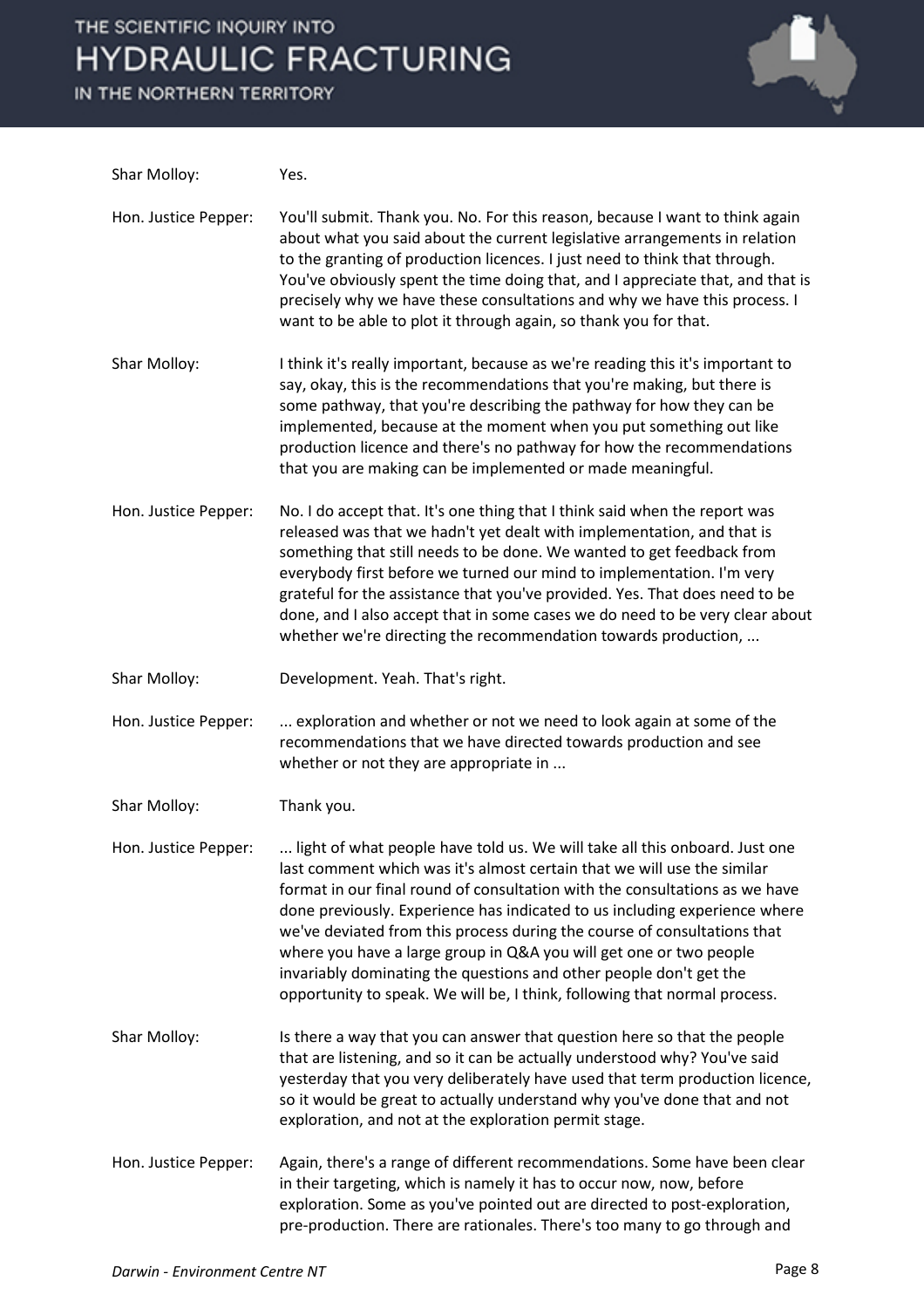

explain our logic here today. People will certainly have the opportunity to ask those questions in the group, sorry, the community consultations, but it won't be in a very large Q&A format, because as I said you end up with regrettably one or two people hogging the microphone and other people don't get the opportunity to ask questions. A lot of people feel quite intimidated in that dynamic. The overwhelming positive feedback that we have had from the community consultations where we have had the round table discussion is that people have felt that they can participate in the discussion. We will stick with that format.

- Shar Molloy: If it could just be really taken on-board though the actual kind of recommendations that we've talked about and to be able to actually have those answers for us, because there's many people listening. It's across all, many organisations where that recommendation is being made, so if we could have that.
- Hon. Justice Pepper: We may not have those answers for you. This is a draft report, and as I said I emphasise that again when we released the draft report. It's a draft. The whole purpose of the draft is so that we can get the feedback so that we can consider whether or not the recommendation is right, whether it needs to be calibrated, whether it needs to be completely revised. That's the purpose. We may not have answers to all the questions. It may well be that it's, "Well, no. That's a really good point that you've raised." Again, during the course of today many people, and yesterday, have raised really good points, and in the week previous, and they will be considered and taken onboard.
- Shar Molloy: I guess my recommendation then is that if that's going to keep going through to the final report that there is very clear justification for why you've chosen to keep it a production licence and not at the exploration permit, that that needs to be very clearly written and stated within the final report.
- Hon. Justice Pepper: I don't disagree with that, and if it hasn't been made sufficiently clear then, again, we will take that on-board and have a look at it. No. I do accept that.
- Shar Molloy: Thank you.
- Hon. Justice Pepper: Yes. Dr Andersen.
- Dr. Alan Andersen: I can clarify that for recommendation 8.1, which was the one that you spent a fair bit of time talking about. That's a recommendation referring to terrestrial biodiversity and the recommendation that the results or the SREBA be undertaken and the results inform decisions. That was specifically at the production phase rather than the exploration phase. The assessment that we make in the preamble to that recommendation that the risk is evaluated as high, that's in relation to the full production phase, and that if we were assessing that risk just at the exploration phase it would have been low. The reason for that is for this terrestrial biodiversity issue, it's not a water-related issue, it's not a fracking per se issue, but it's a land clearing,